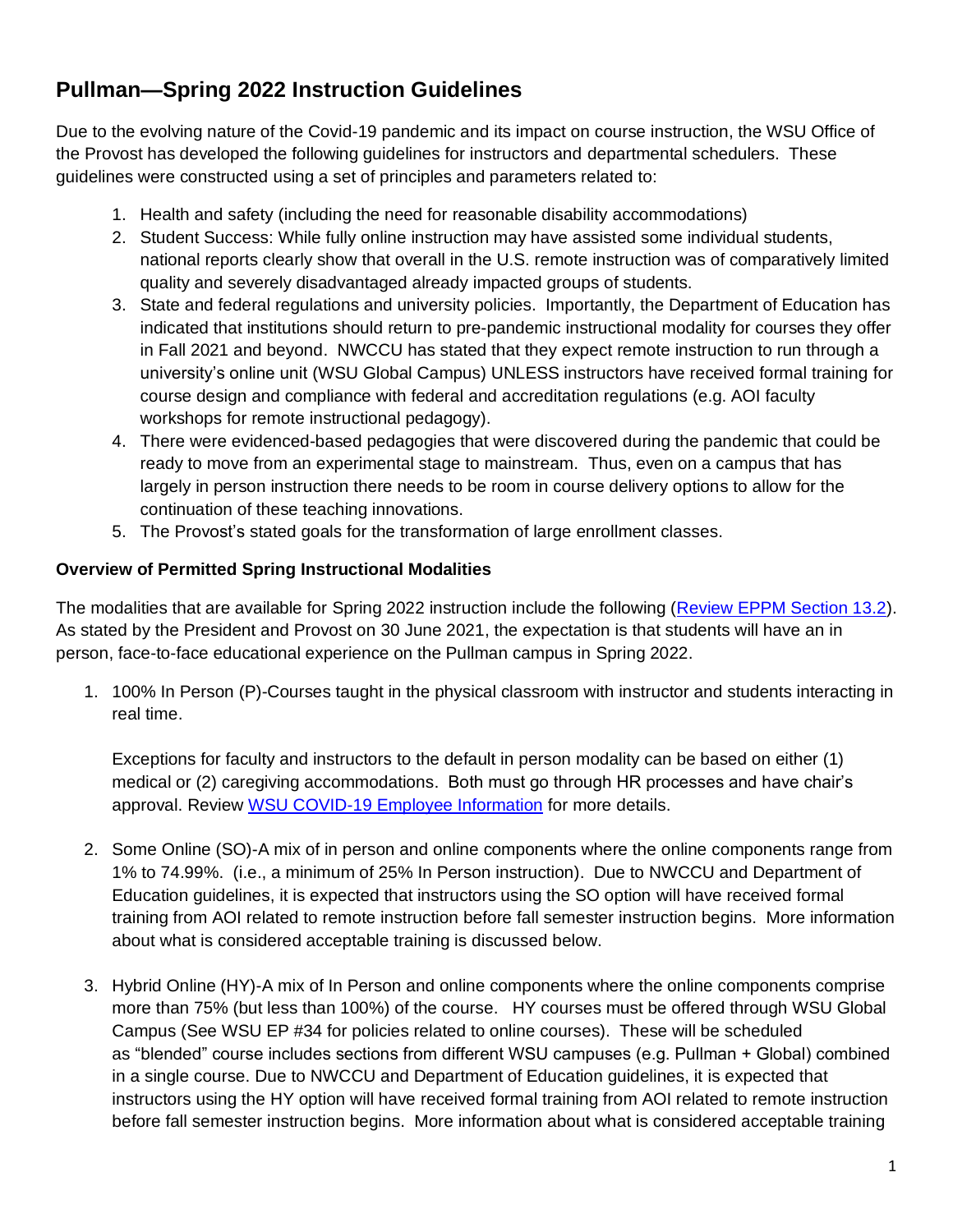is discussed below.

(View [WSU EP #34](https://policies.wsu.edu/prf/index/manuals/executive-policy-manual-contents/ep34-online-program-policy/) for policies related to online courses)

- 4. Online or Blended with Global (ON)-100% of course instruction is delivered through an online instructional format through Global Campus (See WSU EP #34 for policies related to online courses). A "blended" course includes sections from different WSU campuses (e.g. Pullman + Global) combined in a single course.
- 5. Videoconference Courses. These involve synchronous videoconferencing technology (e.g. Zoom) for course delivery to students from one physical location to at least one other physical location. For federal and state instructional reporting requirements and to stay in compliance with regulations for specific student populations, it is necessary for instructors to work with their department schedulers to indicate when and how Zoom will be used for course delivery to a subset of enrolled students.

For courses that have not been traditionally taught as Videoconference courses in the past (VC), it is expected that Zoom instruction over the entirety of a semester would only be used under very specific circumstances including:

- a. When a student has a reasonable accommodation through the WSU Disability Center for remote participation in a course
- b. When a faculty member has a HRS approved accommodation that allows remote teaching of a course
- c. When an instructor, with the approval of their department chair/director, has elected to allow a student to attend a course via Zoom.
- d. When a faculty member has been approved by the department chair/director for remote teaching of the course due to location of the instructor and department staffing needs.

Please see the guidelines on Pages 3 and 4 related to Videoconference scheduling.

## **Special Enrollment Request, Inter-, dual campus student enrollments**

Students should complete a [Special Enrollment Request form](https://registrar.wsu.edu/special-enrollment/) as in previous non-Covid19 semesters.

## **Faculty Training Requirements for Instruction in Some Online, Online, or Blended with Global Courses**

Using data reported from the Department of Education NWCCU has provided guidance that any form of online or remote instruction should only be conducted by instructors who have received formal and documented training from the WSU Global Campus and AOI.

This can be accomplished through two different avenues.

- 1. **Global Campus:** An instructor taught a course through the WSU Global Campus in the previous 4 semesters.
- 2. **AOI Training:** An instructor earns the [Distance Delivery Mastery Certificate](https://li.wsu.edu/trainings-workshops-tutorials/distance-delivery-mastery-certificate/) by attended a minimum of in 3 [AOI trainings](https://li.wsu.edu/trainings-workshops-tutorials/workshop-schedule/) related to Distance Delivery after February 2020 and completes the self-assessment. The instructor can apply for a certificate at no cost.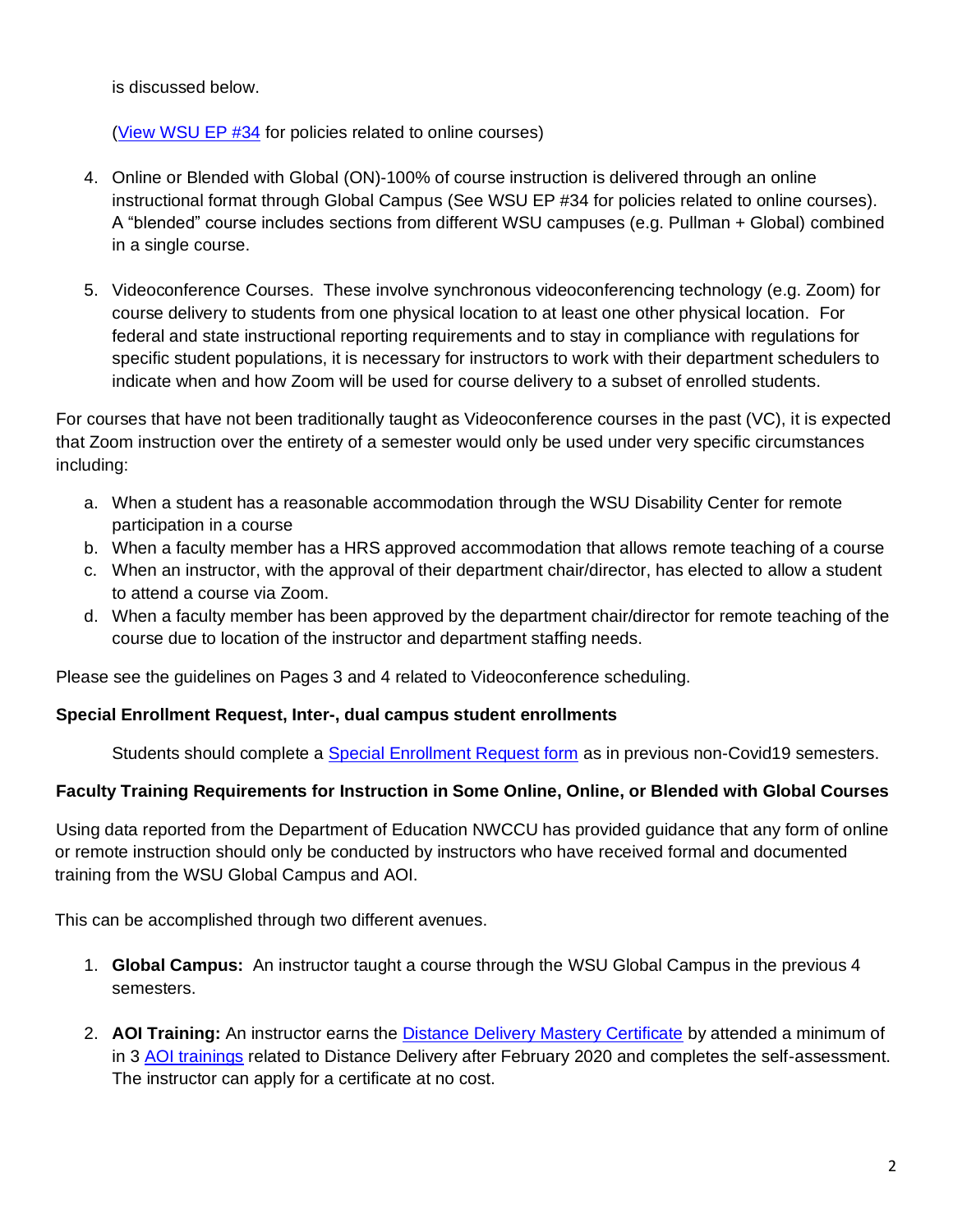#### **Instructional Mode Classifications**

This will help instructors and department coordinators accurately communicate to students course modalities in the time schedule.

NOTE: The Table for videoconference codes referenced in this decision tree is located on Page 5

NOTE: Case-by-case decisions on individual students for instructional accommodations, medical leave, etc. should be ignored and do not need to be dealt with through scheduling

#### **Spring 2022 Decision Tree**

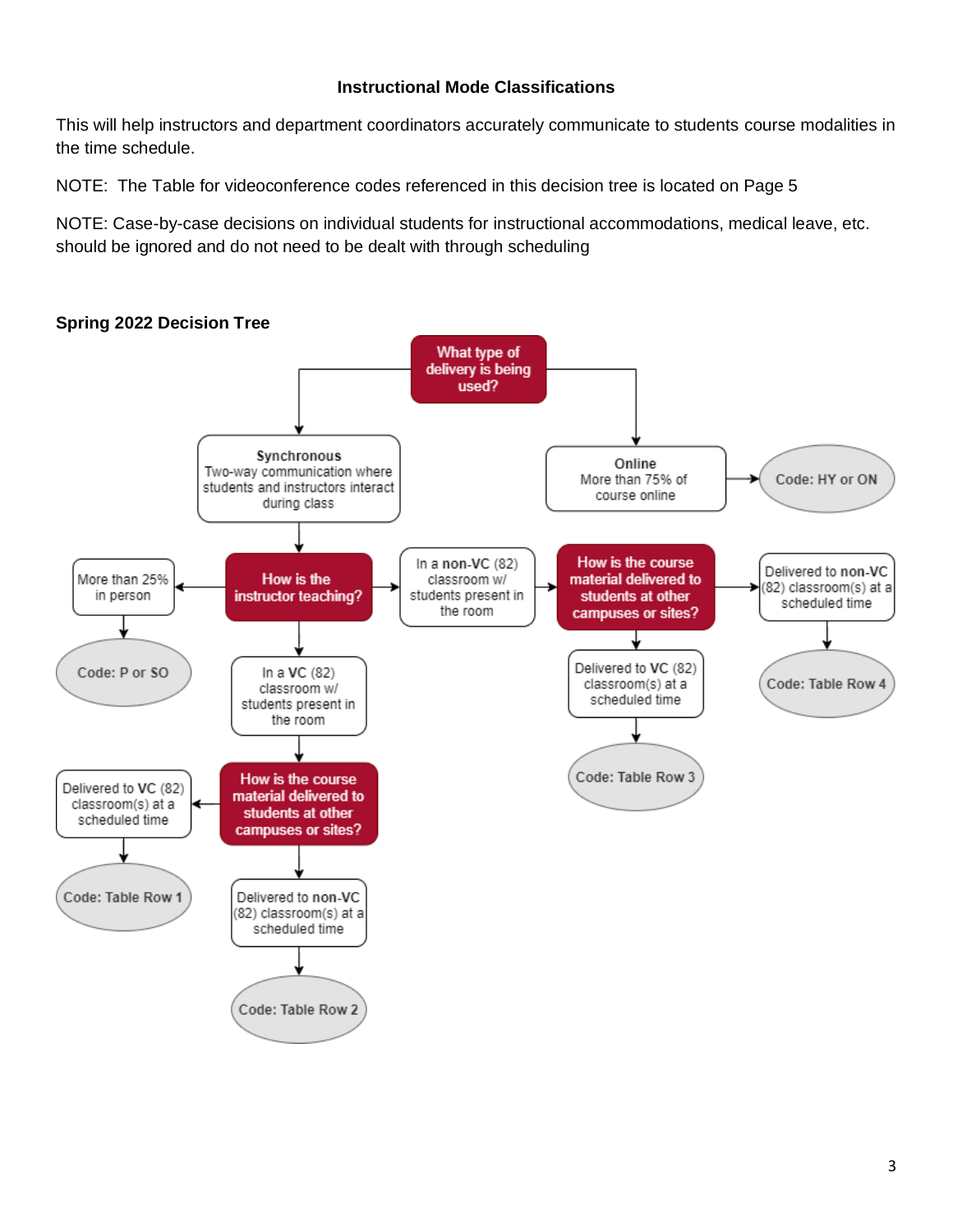## **Accessible Version**

- 1. What type of delivery is being used?
	- a. Synchronous (two-way communication where students and instructor interact during class)
		- i. More than 25% in-person (**Code: P or SO**)
		- ii. In a VC (82) classroom with students present in room (jump to #2)
		- iii. In a non-videoconference location with students present in room (e.g. Department Zoom (jump to #3)
	- b. Online (More than 75% of course online)(**Code: HY or ON**)
- 2. Videoconference class: How is the course material delivered to students at other campuses or sites?
	- a. Delivered to videoconference classroom(s) at scheduled time (**Code: Table Row 1**)
	- b. Delivered to other site(s) at scheduled time (**Code: Table Row 2**)
- 3. Non-videoconference class: How is the course material delivered to students at other campuses or sites?
	- a. Delivered to videoconference classroom(s) at scheduled time (**Code: Table Row 3**)
	- b. Delivered to other site(s) at scheduled time (**Code: Table Row 4**)

NOTE: The Table for videoconference codes referenced in this decision tree is located on Page 5